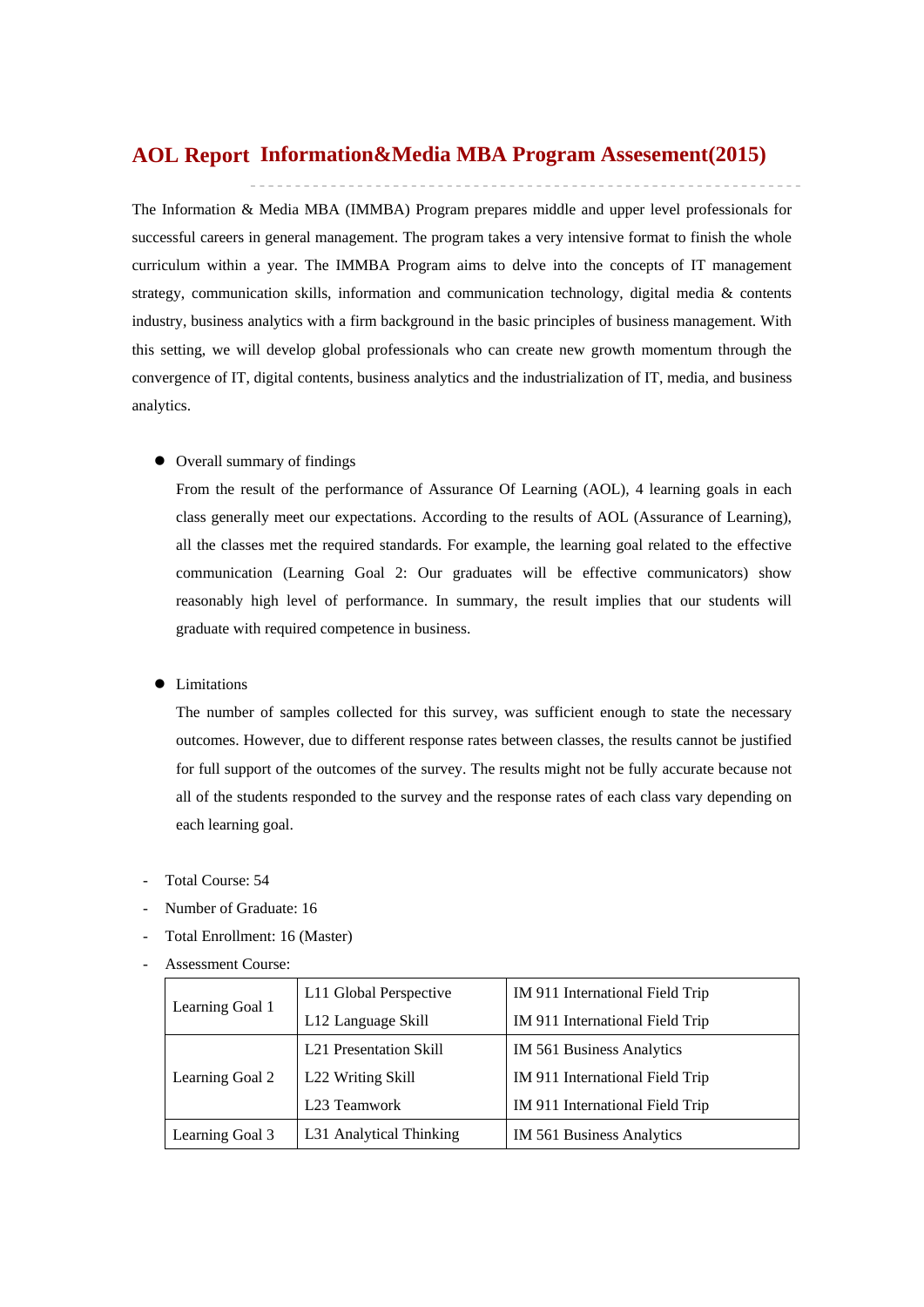|                 | L32 Strategic Thinking           | IM 561 Business Analytics |  |
|-----------------|----------------------------------|---------------------------|--|
| Learning Goal 4 | L41 IT, Media and Business       | IM 561 Business Analytics |  |
|                 | Analytics Specific Knowledge     |                           |  |
|                 | L42 IT, Media and Business       | IM 561 Business Analytics |  |
|                 | <b>Analytics Problem Solving</b> |                           |  |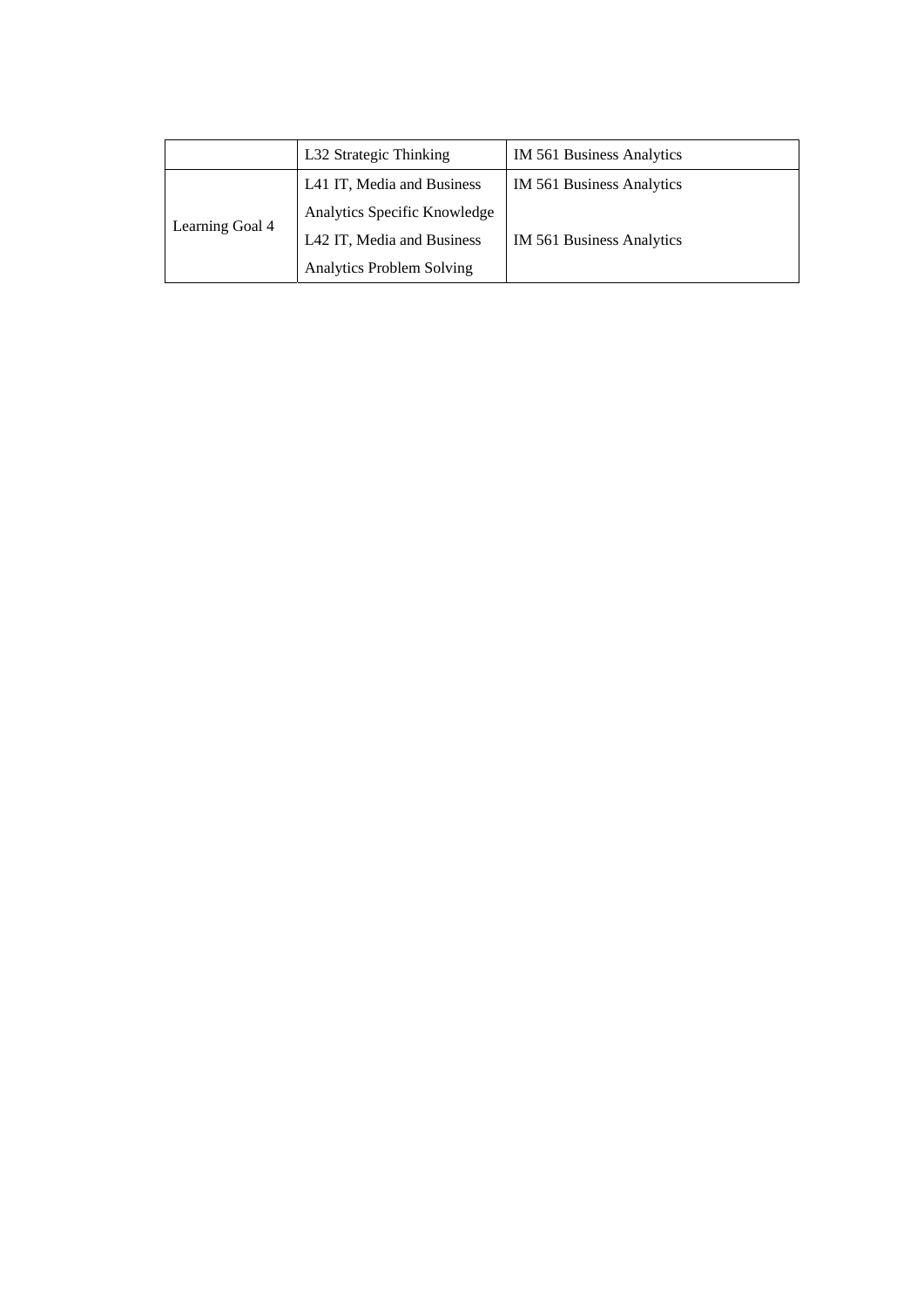# *Overview of assessment*

## **Information&Media MBA Program Assessment: Learning Goal 1**

### **Learning Goal: Our graduates will have a global perspective.**

| <b>Learning Objective</b>                    | <b>Sample</b>       | <b>Methods</b>                                    |
|----------------------------------------------|---------------------|---------------------------------------------------|
| (L11) Our students will understand global    | Student enrolled in | - (L11) Course-embedded                           |
| business issues and relate current issues to | $IM911(N=16)$       | assignment evaluation by                          |
| emerging business opportunities              |                     | faculty                                           |
| (L12) our students will have command of      | $IM911(N=16)$       | (L12) Course-embedded<br>$\overline{\phantom{0}}$ |
| business English or other language of major  |                     | assignment evaluation by                          |
| global market.                               |                     | faculty                                           |
| $\mathbf{r}$<br>.                            |                     |                                                   |

Finding

**-** Using assessment rubric by faculty, average score for L11, L12 are 2.700, 2.750 respectively.

- Almost all of the students have necessary global perspectives. They are very informed about

global IT, media, and business analytics issues, too. They are also good at written communications, and seem to be better than spoken communication. Also, they are very well trained to analyze the quantitatively data effectively.

\* 1 (Fails to Meet Expectations) 2 (Meets Expectations) 3 (Exceed Expectation)

- L11, L12 meet expectations successfully.

# **Information&Media MBA Program Assessment: Learning Goal 2**

### **Learning Goal: our graduates will be effective communicators.**

| <b>Learning Objective</b>                                                                                                                                                                                                                                                          | <b>Sample</b>                                                                 | <b>Methods</b>                                                                                                                                                                                              |
|------------------------------------------------------------------------------------------------------------------------------------------------------------------------------------------------------------------------------------------------------------------------------------|-------------------------------------------------------------------------------|-------------------------------------------------------------------------------------------------------------------------------------------------------------------------------------------------------------|
| (L21) Our students will deliver effective<br>presentation accompanied with proper<br>media technology.<br>(L22) Our student will produce professional<br>business documents.<br>(L23) Our students will demonstrate<br>effective interpersonal communication in a<br>team setting. | <b>Student enrolled in</b><br>$IM561(N=16)$<br>$IM911(N=16)$<br>$IM911(N=16)$ | - (L21) Course-embedded<br>presentation evaluation by<br>faculty<br>- (L22) Course-embedded<br>assignment evaluation by<br>faculty<br>- (L23) Course-embedded<br>team presentation<br>evaluation by faculty |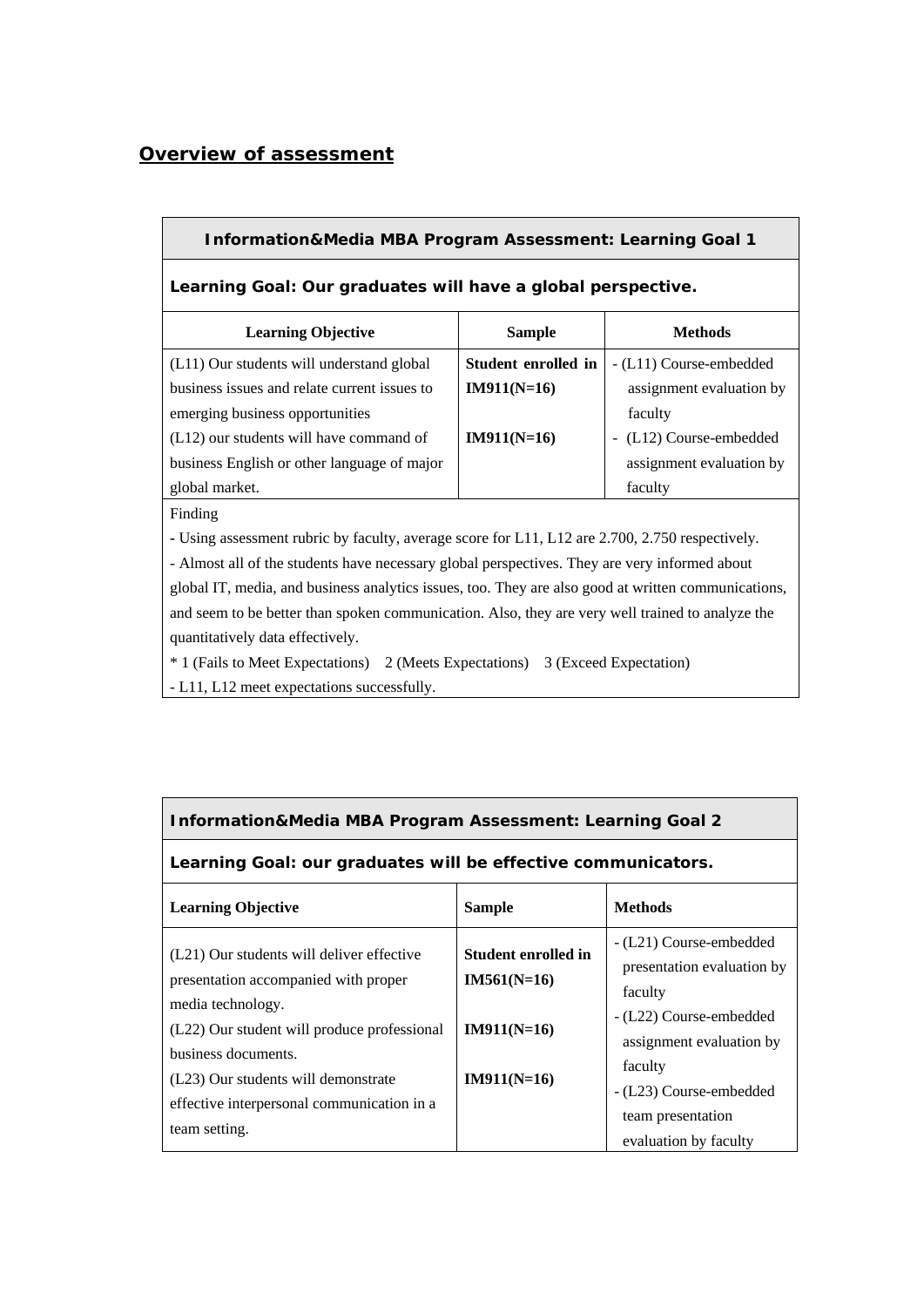### Finding

- Using assessment rubric by faculty, average scores for L21, L22, L23 are 2.839, 2.859, 2.922 respectively (meet the expectation).

- Most students make defective presentation and work very professionally. Especially, they are very much motivated and eager to achieve their object seriously. They become effective communicators, especially through the process of listening to English lectures and interaction among faculty, staffs, and even foreign students.

\* 1 (Fails to Meet Expectations) 2 (Meets Expectations) 3 (Exceed Expectation)

- Most Information & Media MBA students have powerful leadership and team building capability.

### **Information&Media MBA Program Assessment: Learning Goal 3**

**Learning Goal: Our graduates will be able to strategically analyze business cases and integrate different disciplines in solving business problems.**

| <b>Learning Objective</b>                                                                                                                                                                                                          | <b>Sample</b>                                                | <b>Methods</b>                                                                                                          |
|------------------------------------------------------------------------------------------------------------------------------------------------------------------------------------------------------------------------------------|--------------------------------------------------------------|-------------------------------------------------------------------------------------------------------------------------|
| (L31) Our students will use appropriate<br>analytical techniques to solve business<br>problems and will demonstrate the ability of<br>sound business judgment<br>(L32) Our students will synthesize different<br>discipline areas. | <b>Student enrolled in</b><br>$IM561(N=16)$<br>$IM561(N=16)$ | - (L31) Course-embedded<br>test evaluation by faculty<br>- (L32) Course-embedded<br>assignment evaluation by<br>faculty |

Finding

**-** Using assessment rubric by faculty, average scores for L31, L32 are 2.750, 2.740 respectively.

- Most Information & Media MBA students are able to strategically and inter-disciplinarily analyze complex business cases and employ appropriate analytical tools in solving demanding business problems.

\* 1 (Fails to Meet Expectations) 2 (Meets Expectations) 3 (Exceed Expectation)

**-** L31, L32 meet expectations successfully.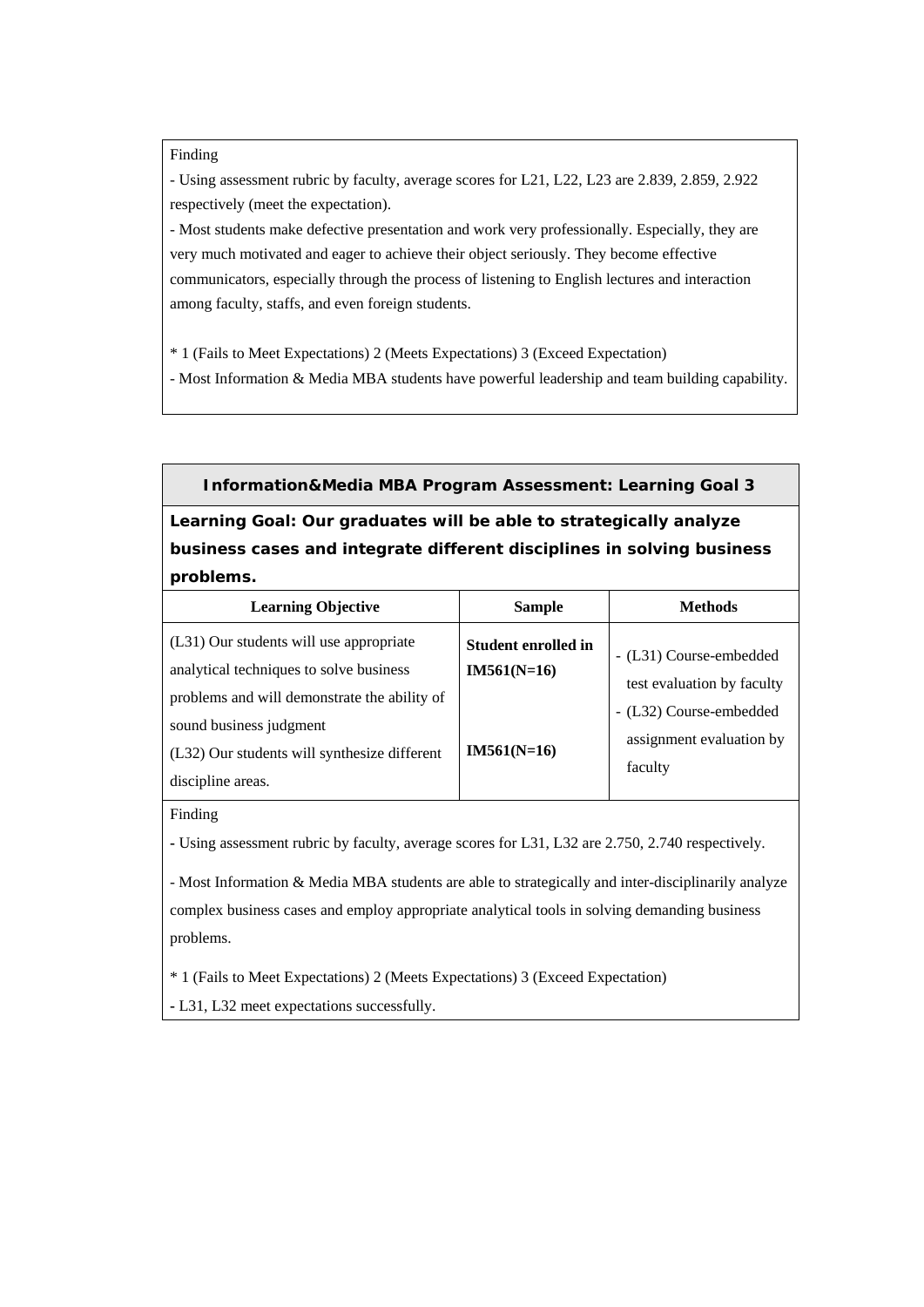## **Information&Media MBA Program Assessment: Learning Goal 4**

**Learning Goal: Our graduates will develop professional skills and exhibit professional competencies.** 

| <b>Learning Objective</b>                                                                                               | <b>Sample</b>                               | <b>Methods</b>                                                   |
|-------------------------------------------------------------------------------------------------------------------------|---------------------------------------------|------------------------------------------------------------------|
| (L41) Our students will build IT, Media, and<br>Business Analytics specific knowledge and<br>understand the key issues. | <b>Student enrolled in</b><br>$IM561(N=16)$ | - (L41) Course-embedded<br>presentation evaluation by<br>faculty |
| (L42) Our students will apply domain                                                                                    | <b>Student enrolled in</b>                  | - (L42) Course-embedded                                          |
| expertise to the business problems in the IT,<br>Media, and Business Analytics.                                         | $IM561(N=16)$                               | presentation evaluation by<br>faculty                            |

Finding

**-** Using assessment rubric by faculty, average scores for L41, L42 are 2.719, 2.719 respectively.

- Most Information & Media MBA students have professional competency in IT management strategy, communication skills, information and communication technology, digital media & contents industry, and business analysis.

\* 1 (Fails to Meet Expectations) 2 (Meets Expectations) 3 (Exceed Expectation)

**-** L41, L42 meet expectations successfully.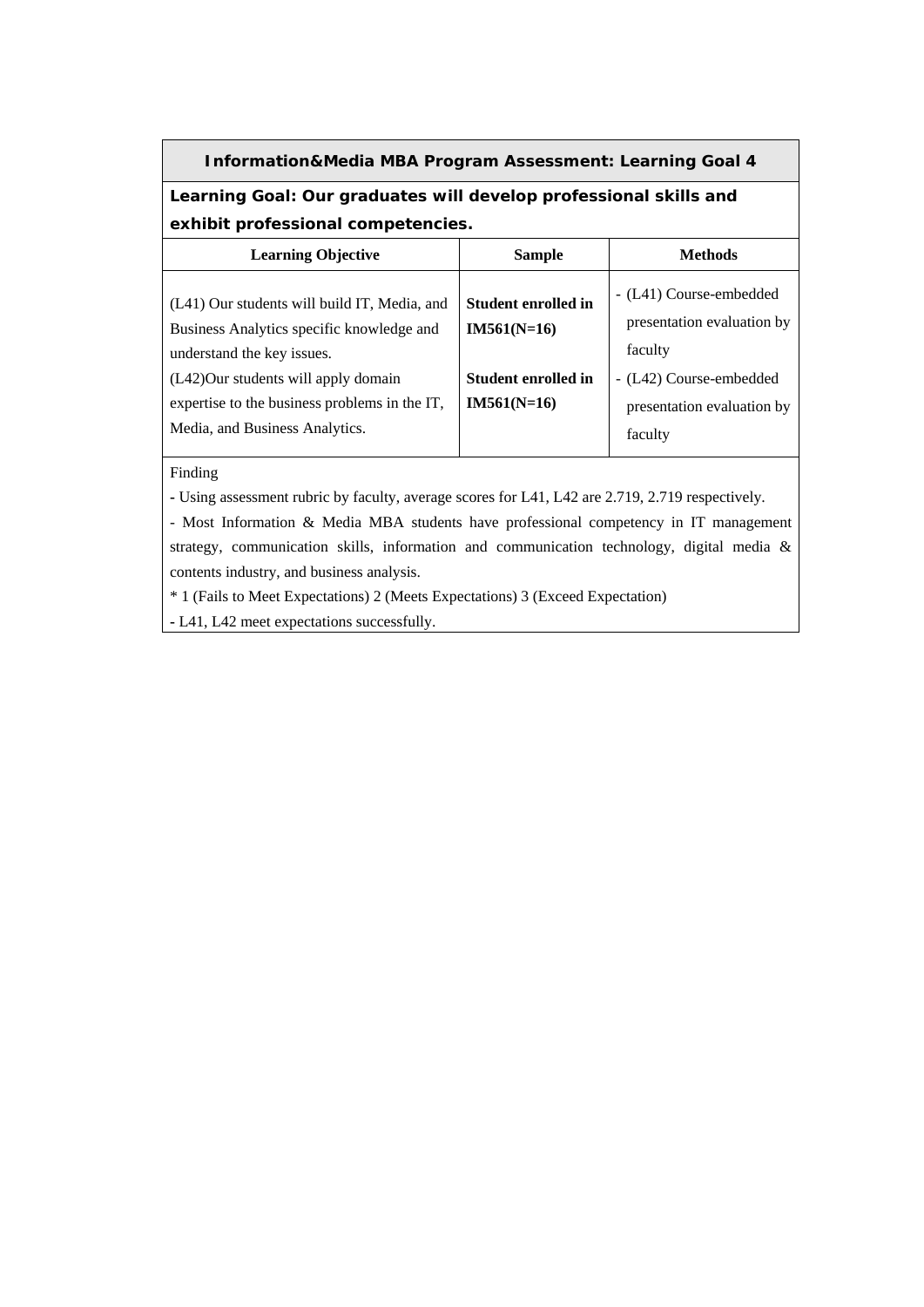| Assessment Learning Goal 1(L11): IM911 (N=16) |                                                                                                                                                                           |                  |                                                                               |                  |                        |  |  |  |
|-----------------------------------------------|---------------------------------------------------------------------------------------------------------------------------------------------------------------------------|------------------|-------------------------------------------------------------------------------|------------------|------------------------|--|--|--|
|                                               | <b>Global Perspective</b>                                                                                                                                                 |                  |                                                                               |                  |                        |  |  |  |
|                                               | $L11$ :                                                                                                                                                                   |                  | Skills to define global business issues and relate these to emerging business |                  |                        |  |  |  |
| Student                                       |                                                                                                                                                                           |                  | opportunities<br>Application of                                               |                  | <b>Business Ethics</b> |  |  |  |
| Number                                        | Identification<br>Analysis of<br>Cultural<br>and Social<br>analysis to global<br>global issues<br>differences<br>of global issues<br>business situation<br>Responsibility |                  |                                                                               |                  |                        |  |  |  |
| 1                                             | $\mathfrak{Z}$                                                                                                                                                            | 3                | 3                                                                             | 3                | $\overline{c}$         |  |  |  |
| $\overline{2}$                                | 3                                                                                                                                                                         | 3                | 3                                                                             | $\overline{3}$   | $\overline{3}$         |  |  |  |
| $\mathfrak{Z}$                                | 3                                                                                                                                                                         | 3                | 3                                                                             | 3                | 3                      |  |  |  |
| $\overline{4}$                                | 3                                                                                                                                                                         | $\overline{c}$   | 3                                                                             | $\overline{2}$   | 3                      |  |  |  |
| 5                                             | $\mathfrak{Z}$                                                                                                                                                            | 3                | $\mathfrak{2}$                                                                | 3                | 3                      |  |  |  |
| 6                                             | 3                                                                                                                                                                         | 3                | 3                                                                             | $\overline{c}$   | 3                      |  |  |  |
| $\overline{7}$                                | 3                                                                                                                                                                         | 3                | 3                                                                             | 3                | 3                      |  |  |  |
| $8\,$                                         | 3                                                                                                                                                                         | 3                | 3                                                                             | 3                | 3                      |  |  |  |
| $\overline{9}$                                | 3                                                                                                                                                                         | $\overline{c}$   | $\overline{c}$                                                                | 3                | 3                      |  |  |  |
| 10                                            | 3                                                                                                                                                                         | $\overline{c}$   | 3                                                                             | 3                | $\overline{3}$         |  |  |  |
| 11                                            | $\overline{c}$                                                                                                                                                            | 3                | $\sqrt{2}$                                                                    | 3                | $\overline{3}$         |  |  |  |
| 12                                            | 3                                                                                                                                                                         | 3                | $\overline{c}$                                                                | 3                | 3                      |  |  |  |
| 13                                            | $\overline{c}$                                                                                                                                                            | 2                | $\overline{2}$                                                                | $\overline{3}$   | $\overline{3}$         |  |  |  |
| 14                                            | $\mathfrak{Z}$                                                                                                                                                            | 3                | $\overline{c}$                                                                | $\mathfrak{Z}$   | $\overline{c}$         |  |  |  |
| 15                                            | $\overline{2}$                                                                                                                                                            | $\overline{c}$   | $\overline{c}$                                                                | $\overline{2}$   | $\sqrt{2}$             |  |  |  |
| 16                                            | $\overline{2}$                                                                                                                                                            | 3                | $\overline{c}$                                                                | $\overline{2}$   | 3                      |  |  |  |
| 3 Total                                       | 12                                                                                                                                                                        | 11               | $\,8\,$                                                                       | 12               | 13                     |  |  |  |
| 2 Total                                       | $\overline{4}$                                                                                                                                                            | 5                | $\,$ 8 $\,$                                                                   | $\overline{4}$   | $\overline{3}$         |  |  |  |
| 1 Total                                       | $\boldsymbol{0}$                                                                                                                                                          | $\boldsymbol{0}$ | $\boldsymbol{0}$                                                              | $\boldsymbol{0}$ | $\boldsymbol{0}$       |  |  |  |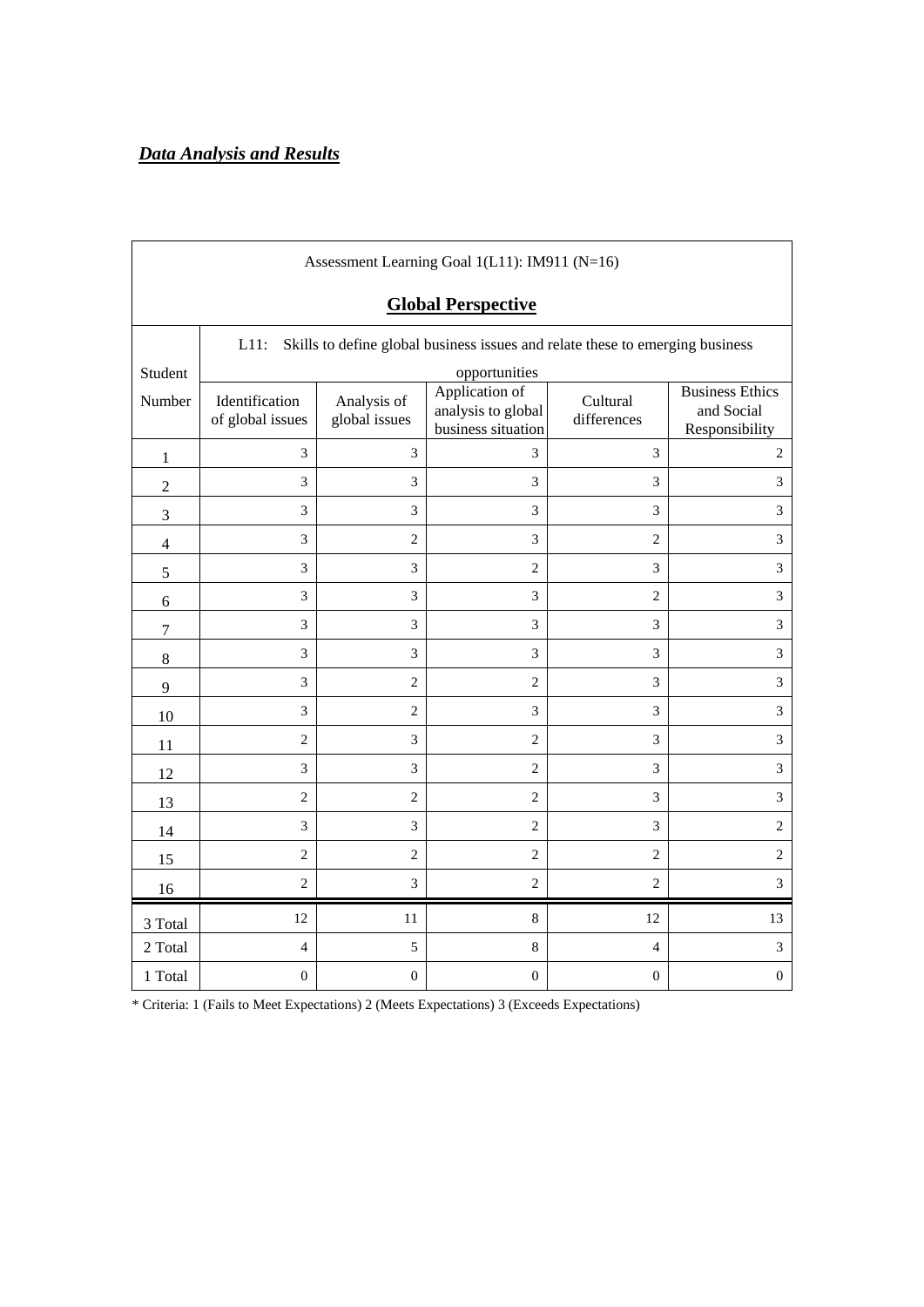| Assessment Learning Goal 1(L12): IM911 (N=16)<br><b>Global Perspective</b> |                             |                                  |                             |  |  |  |  |  |
|----------------------------------------------------------------------------|-----------------------------|----------------------------------|-----------------------------|--|--|--|--|--|
| Student                                                                    |                             | L12: Command of business English |                             |  |  |  |  |  |
| Number                                                                     | Knowledge                   | Comprehension                    | Communication               |  |  |  |  |  |
| $\,1$                                                                      | $\ensuremath{\mathfrak{Z}}$ | $\ensuremath{\mathfrak{Z}}$      | $\ensuremath{\mathfrak{Z}}$ |  |  |  |  |  |
| $\overline{c}$                                                             | $\mathfrak{Z}$              | $\mathfrak{Z}$                   | $\sqrt{2}$                  |  |  |  |  |  |
| 3                                                                          | $\mathfrak{Z}$              | $\mathfrak{Z}$                   | $\mathfrak{Z}$              |  |  |  |  |  |
| $\overline{4}$                                                             | $\mathfrak{Z}$              | $\overline{2}$                   | $\mathfrak{Z}$              |  |  |  |  |  |
| $\sqrt{5}$                                                                 | 3                           | 3                                | $\sqrt{2}$                  |  |  |  |  |  |
| $\sqrt{6}$                                                                 | $\mathfrak{Z}$              | $\mathfrak{Z}$                   | $\mathfrak 3$               |  |  |  |  |  |
| $\tau$                                                                     | 3                           | $\overline{3}$                   | $\mathfrak{Z}$              |  |  |  |  |  |
| $\,8\,$                                                                    | $\overline{3}$              | $\overline{3}$                   | $\sqrt{2}$                  |  |  |  |  |  |
| 9                                                                          | $\mathfrak{Z}$              | $\mathfrak{Z}$                   | $\ensuremath{\mathfrak{Z}}$ |  |  |  |  |  |
| 10                                                                         | $\mathfrak{Z}$              | $\mathfrak{Z}$                   | $\sqrt{2}$                  |  |  |  |  |  |
| 11                                                                         | $\overline{3}$              | 3                                | $\sqrt{2}$                  |  |  |  |  |  |
| 12                                                                         | $\mathfrak{Z}$              | 3                                | $\mathfrak 3$               |  |  |  |  |  |
| 13                                                                         | $\sqrt{2}$                  | $\mathfrak{Z}$                   | $\mathfrak{Z}$              |  |  |  |  |  |
| 14                                                                         | $\sqrt{2}$                  | 3                                | $\mathfrak{Z}$              |  |  |  |  |  |
| 15                                                                         | $\sqrt{2}$                  | $\sqrt{2}$                       | $\sqrt{2}$                  |  |  |  |  |  |
| 16                                                                         | $\mathfrak{Z}$              | 3                                | $\sqrt{2}$                  |  |  |  |  |  |
| 3 Total                                                                    | 13                          | 14                               | $\mathbf{9}$                |  |  |  |  |  |
| 2 Total                                                                    | 3                           | $\mathbf{2}$                     | $\tau$                      |  |  |  |  |  |
| 1 Total                                                                    | $\boldsymbol{0}$            | $\boldsymbol{0}$                 | $\boldsymbol{0}$            |  |  |  |  |  |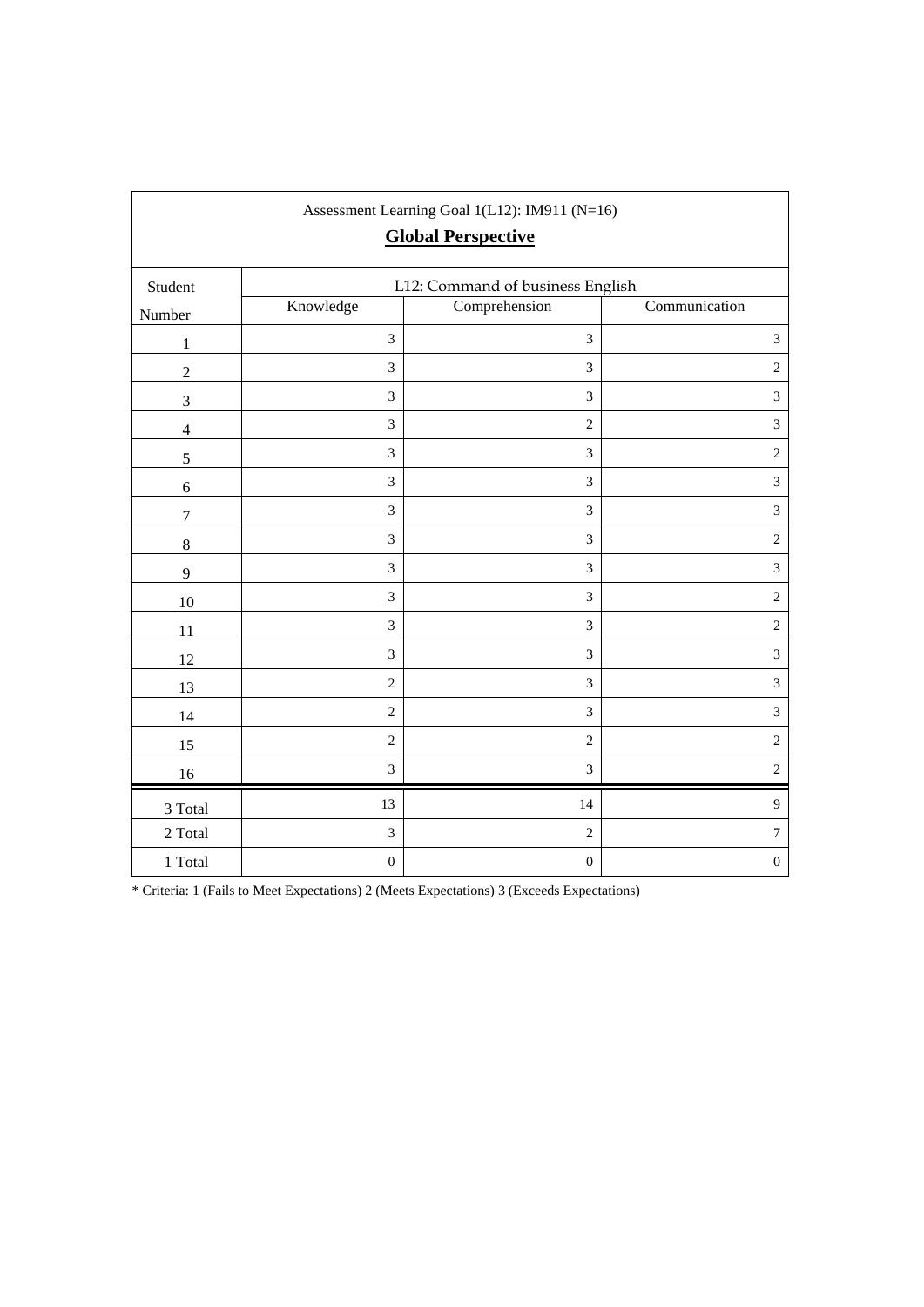| $\frac{1}{2}$<br><b>Communication</b> |                                                |                      |                              |                  |                      |                                              |                                   |
|---------------------------------------|------------------------------------------------|----------------------|------------------------------|------------------|----------------------|----------------------------------------------|-----------------------------------|
| Student<br>Number                     | <b>L21: Presentation Skill</b><br>Organization | Quality of<br>slides | Voice<br>quality and<br>pace | Mannerisms       | Profession-<br>alism | Use of<br>media/rap<br>port with<br>audience | Ability to<br>answer<br>questions |
| $\,1$                                 | 3                                              | 3                    | 3                            | 3                | 3                    | 3                                            | 3                                 |
| $\overline{2}$                        | 3                                              | 3                    | 3                            | 3                | $\sqrt{2}$           | $\overline{3}$                               | $\sqrt{2}$                        |
| $\mathfrak{Z}$                        | 3                                              | $\mathfrak{Z}$       | 3                            | $\mathfrak{Z}$   | 3                    | 3                                            | 3                                 |
| $\overline{4}$                        | $\overline{2}$                                 | $\overline{2}$       | 3                            | $\mathfrak{Z}$   | 3                    | $\overline{2}$                               | 3                                 |
| $\mathfrak s$                         | 3                                              | $\mathfrak{Z}$       | 3                            | 3                | 3                    | $\mathfrak{Z}$                               | 3                                 |
| $\sqrt{6}$                            | 3                                              | $\mathfrak{Z}$       | $\mathfrak{Z}$               | $\mathfrak{Z}$   | $\mathfrak{Z}$       | $\mathfrak 3$                                | 3                                 |
| $\boldsymbol{7}$                      | 3                                              | $\mathfrak{Z}$       | $\overline{c}$               | $\mathfrak{Z}$   | 3                    | 3                                            | 3                                 |
| $\,8\,$                               | 3                                              | 3                    | 3                            | $\mathfrak{Z}$   | $\mathfrak{Z}$       | $\mathfrak{Z}$                               | $\boldsymbol{2}$                  |
| $\mathbf{9}$                          | 3                                              | $\mathfrak{Z}$       | 3                            | $\mathfrak{Z}$   | $\mathfrak{Z}$       | 3                                            | 3                                 |
| 10                                    | 3                                              | $\mathfrak{Z}$       | 3                            | $\overline{2}$   | $\mathfrak{Z}$       | 3                                            | 3                                 |
| 11                                    | 3                                              | $\overline{2}$       | 3                            | $\mathfrak{Z}$   | 3                    | 3                                            | $\overline{3}$                    |
| 12                                    | $\sqrt{2}$                                     | $\overline{2}$       | 3                            | 3                | $\mathfrak{Z}$       | 3                                            | 3                                 |
| 13                                    | 3                                              | 3                    | 3                            | $\overline{2}$   | 3                    | 3                                            | 3                                 |
| 14                                    | 3                                              | $\overline{3}$       | $\overline{3}$               | 3                | 3                    | 3                                            | $\boldsymbol{2}$                  |
| 15                                    | $\overline{c}$                                 | $\overline{2}$       | $\mathfrak{Z}$               | $\overline{2}$   | $\mathfrak{Z}$       | $\mathfrak{Z}$                               | $\sqrt{2}$                        |
| 16                                    | 3                                              | 3                    | $\overline{c}$               | 3                | 3                    | 3                                            | 3                                 |
| Total<br>3                            | 13                                             | 12                   | 14                           | 13               | 15                   | 15                                           | 12                                |
| Total<br>$\overline{2}$               | $\overline{3}$                                 | $\overline{4}$       | $\sqrt{2}$                   | $\mathfrak{Z}$   | $\mathbf{1}$         | $\mathbf{1}$                                 | $\overline{4}$                    |
| Total<br>1                            | $\boldsymbol{0}$                               | $\boldsymbol{0}$     | $\boldsymbol{0}$             | $\boldsymbol{0}$ | $\boldsymbol{0}$     | $\boldsymbol{0}$                             | $\boldsymbol{0}$                  |

Assessment Learning Goal 2(L21): IM561 (N=16)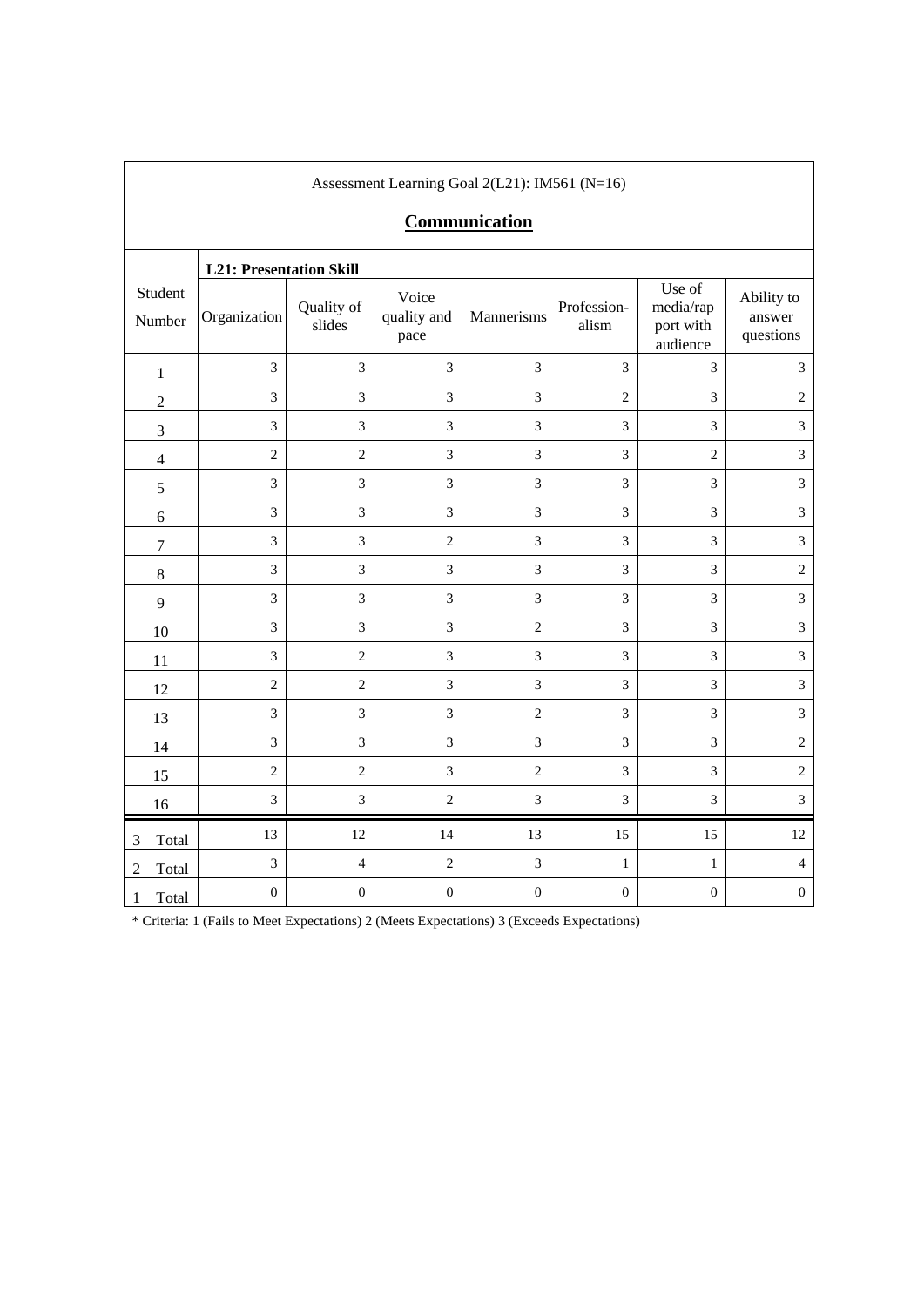| Assessment Learning Goal 2(L22): IM911 (N=16) |                                            |                                                  |                                       |                           |                           |                      |                                          |                      |
|-----------------------------------------------|--------------------------------------------|--------------------------------------------------|---------------------------------------|---------------------------|---------------------------|----------------------|------------------------------------------|----------------------|
|                                               | Communication                              |                                                  |                                       |                           |                           |                      |                                          |                      |
|                                               | L22: Writing Skill                         |                                                  |                                       |                           |                           |                      |                                          |                      |
| Student<br>Number                             | Clear<br>introduction<br>and<br>background | Discipline-<br>related<br>concepts and<br>issues | Internally<br>consistent<br>arguments | Logic and<br>organization | Consistent<br>conclusions | Style and<br>grammar | Effective<br>literature<br>search skills | Documents<br>sources |
| $\mathbf{1}$                                  | $\overline{c}$                             | 3                                                | 3                                     | $\overline{2}$            | 3                         | 3                    | 3                                        | 3                    |
| $\overline{c}$                                | $\overline{c}$                             | 3                                                | 3                                     | 3                         | 3                         | 3                    | $\overline{3}$                           | 3                    |
| 3                                             | 3                                          | 3                                                | 3                                     | 3                         | $\mathfrak{Z}$            | 3                    | 3                                        | $\mathfrak{Z}$       |
| $\overline{\mathcal{A}}$                      | 3                                          | 3                                                | 3                                     | 3                         | 3                         | 3                    | 3                                        | 3                    |
| 5                                             | 3                                          | 3                                                | 3                                     | $\overline{2}$            | 3                         | 3                    | 3                                        | 3                    |
| 6                                             | 3                                          | 3                                                | 3                                     | $\overline{c}$            | 3                         | 3                    | 3                                        | 3                    |
| 7                                             | 3                                          | 3                                                | 3                                     | 3                         | 3                         | $\overline{c}$       | 3                                        | 3                    |
| $\,8\,$                                       | $\overline{c}$                             | 3                                                | $\overline{c}$                        | 3                         | 3                         | $\overline{3}$       | 3                                        | 3                    |
| 9                                             | 3                                          | $\overline{3}$                                   | 3                                     | 3                         | 3                         | 3                    | 3                                        | 3                    |
| 10                                            | 3                                          | 3                                                | 3                                     | 3                         | 3                         | 3                    | 3                                        | 3                    |
| 11                                            | 3                                          | 3                                                | 3                                     | 3                         | 3                         | 3                    | 3                                        | 3                    |
| 12                                            | 3                                          | $\overline{c}$                                   | 3                                     | 3                         | $\overline{c}$            | 3                    | 3                                        | 3                    |
| 13                                            | $\overline{c}$                             | 3                                                | 3                                     | $\overline{c}$            | 3                         | 3                    | 3                                        | 3                    |
| 14                                            | 3                                          | 3                                                | 3                                     | $\overline{c}$            | 3                         | $\overline{3}$       | 3                                        | 3                    |
| 15                                            | $\overline{c}$                             | $\overline{c}$                                   | 3                                     | 3                         | 3                         | $\overline{c}$       | 3                                        | 3                    |
| 16                                            | 3                                          | $\overline{c}$                                   | 3                                     | 3                         | 3                         | $\overline{c}$       | 3                                        | 3                    |
| Total<br>3                                    | 11                                         | 13                                               | 15                                    | 11                        | 15                        | 13                   | 16                                       | 16                   |
| 2<br>Total                                    | 5                                          | 3                                                | $\mathbf{1}$                          | 5                         | $\mathbf{1}$              | 3                    | $\boldsymbol{0}$                         | $\theta$             |
| Total<br>1                                    | $\boldsymbol{0}$                           | $\boldsymbol{0}$                                 | $\boldsymbol{0}$                      | $\boldsymbol{0}$          | $\mathbf{0}$              | $\boldsymbol{0}$     | 0                                        | 0                    |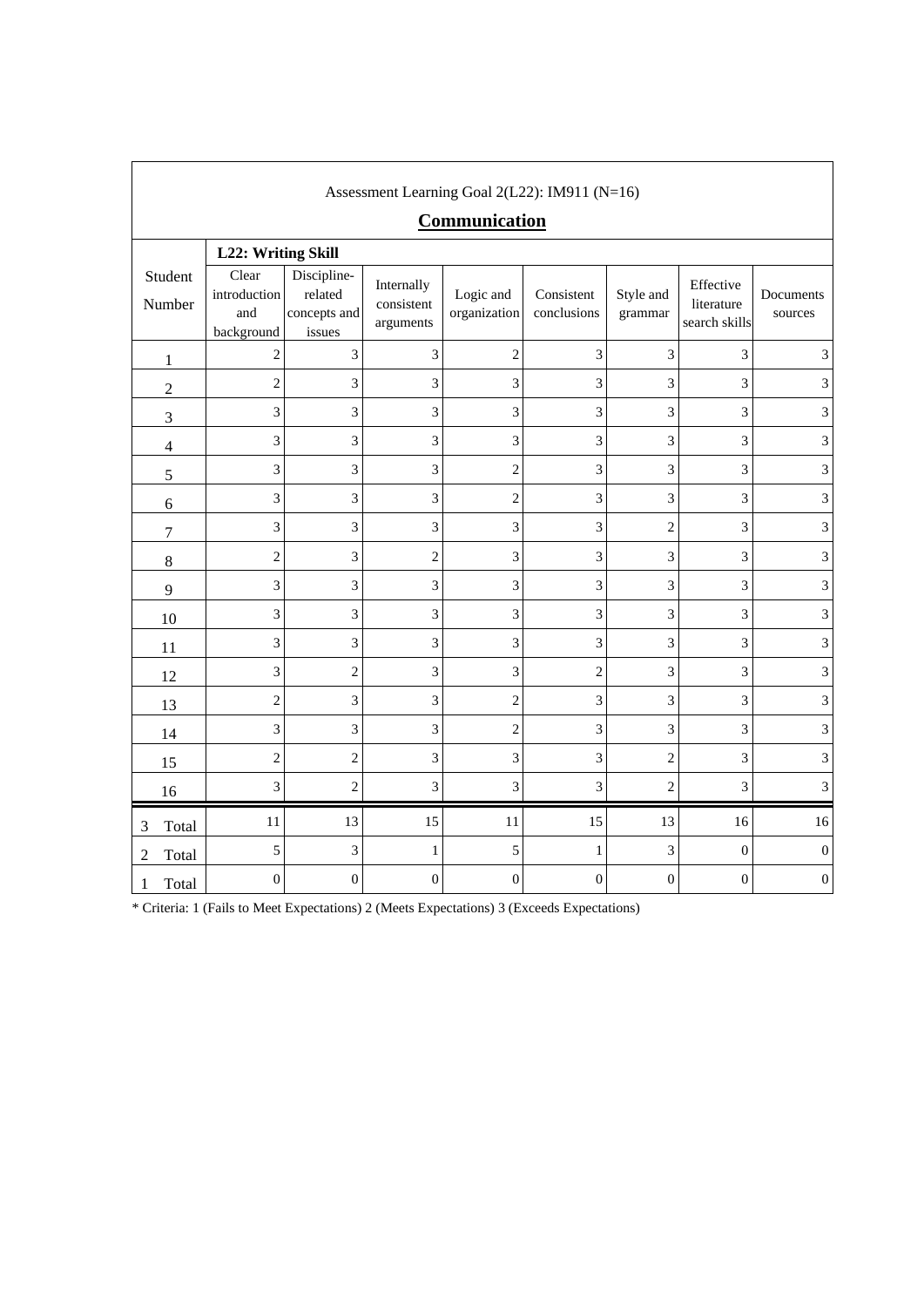| Assessment Learning Goal 2(L23): IM911 (N=16, 3 Teams) |                   |                  |                                                                  |                  |                             |  |  |
|--------------------------------------------------------|-------------------|------------------|------------------------------------------------------------------|------------------|-----------------------------|--|--|
| Communication                                          |                   |                  |                                                                  |                  |                             |  |  |
|                                                        |                   | L23: Teamwork    |                                                                  |                  |                             |  |  |
| Team<br>Number                                         | Student<br>Number | Commitment       | <b>Balance between</b><br>task and<br>interpersonal<br>relations | Contributions    | Stays on track              |  |  |
|                                                        | $\mathbf{1}$      | 3                | $\mathfrak{Z}$                                                   | 3                | $\ensuremath{\mathfrak{Z}}$ |  |  |
|                                                        | $\sqrt{2}$        | $\overline{3}$   | 3                                                                | 3                | $\ensuremath{\mathfrak{Z}}$ |  |  |
|                                                        | $\mathfrak{Z}$    | 3                | 3                                                                | 3                | 3                           |  |  |
| $\mathbf{1}$                                           | $\overline{4}$    | 3                | 3                                                                | 3                | $\overline{3}$              |  |  |
|                                                        | 5                 | 3                | 3                                                                | 3                | $\sqrt{3}$                  |  |  |
|                                                        | 6                 | $\overline{3}$   | $\overline{c}$                                                   | 3                | $\sqrt{3}$                  |  |  |
|                                                        | $\boldsymbol{7}$  | 3                | 3                                                                | 3                | 3                           |  |  |
|                                                        | $8\,$             | $\overline{3}$   | 3                                                                | 3                | $\mathfrak 3$               |  |  |
| $\overline{2}$                                         | 9                 | 3                | $\overline{c}$                                                   | $\overline{c}$   | $\mathfrak{Z}$              |  |  |
|                                                        | 10                | 3                | 3                                                                | 3                | 3                           |  |  |
|                                                        | 11                | 3                | 3                                                                | 3                | 3                           |  |  |
|                                                        | 12                | 3                | 3                                                                | 3                | 3                           |  |  |
|                                                        | 13                | 3                | 3                                                                | 3                | 3                           |  |  |
| 3                                                      | 14                | $\overline{3}$   | 3                                                                | 3                | 3                           |  |  |
|                                                        | 15                | 3                | 3                                                                | $\overline{2}$   | $\sqrt{3}$                  |  |  |
|                                                        | 16                | $\overline{3}$   | $\overline{c}$                                                   | 3                | 3                           |  |  |
| $\mathfrak{Z}$                                         | Total             | 16               | 13                                                               | 14               | 16                          |  |  |
| $\overline{2}$                                         | Total             | $\boldsymbol{0}$ | $\mathfrak{Z}$                                                   | $\overline{c}$   | $\boldsymbol{0}$            |  |  |
| 1                                                      | Total             | $\boldsymbol{0}$ | $\boldsymbol{0}$                                                 | $\boldsymbol{0}$ | $\boldsymbol{0}$            |  |  |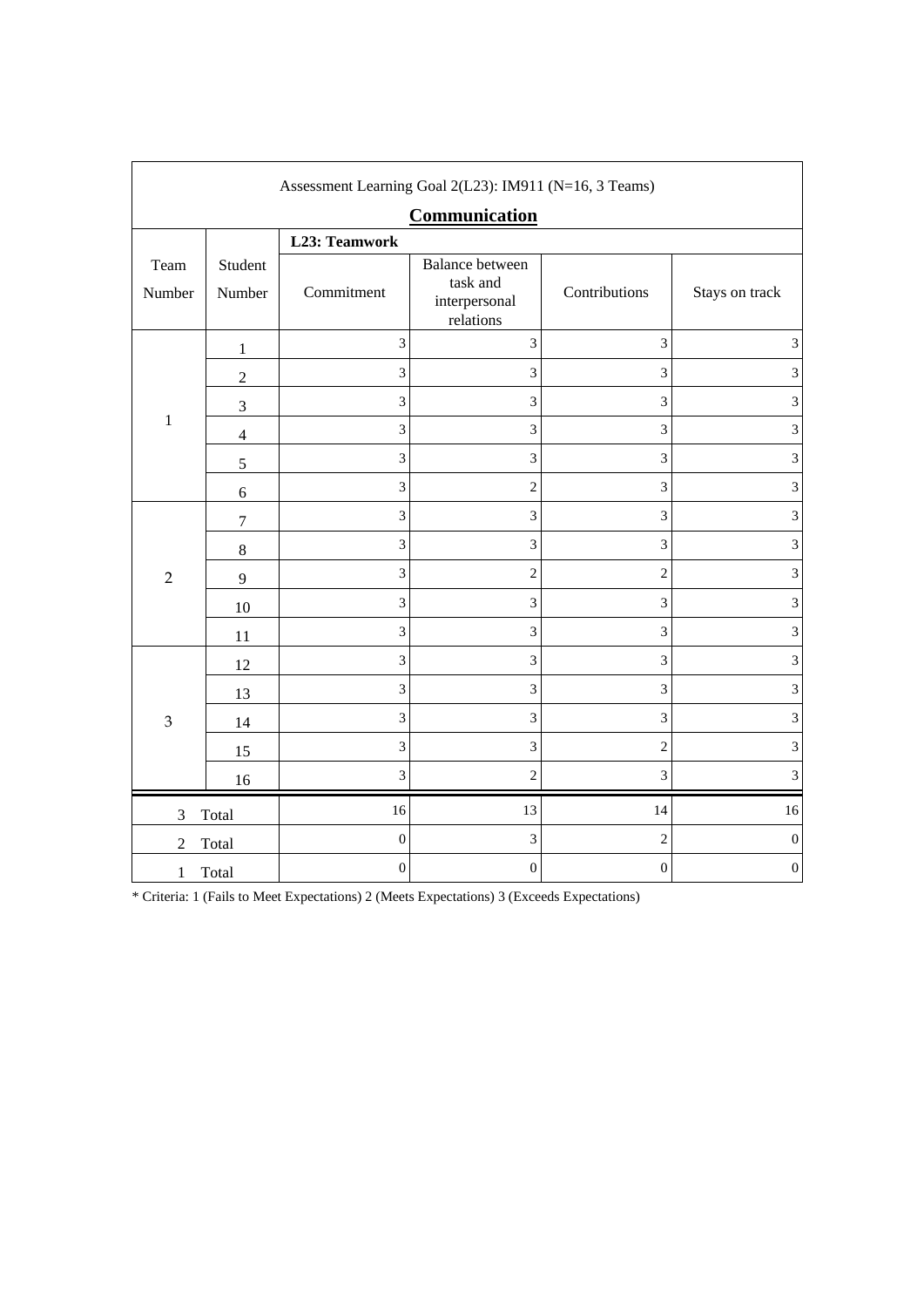|                          | Assessment Learning Goal 3(L31): IM561 (N=16)                 |                                                                                  |                                         |                                                  |                |                                   |                             |  |
|--------------------------|---------------------------------------------------------------|----------------------------------------------------------------------------------|-----------------------------------------|--------------------------------------------------|----------------|-----------------------------------|-----------------------------|--|
|                          | <b>Strategic Thinking &amp; Cross-disciplinary Competency</b> |                                                                                  |                                         |                                                  |                |                                   |                             |  |
|                          |                                                               | L31: Using appropriate analytical techniques to solve business problems and will |                                         |                                                  |                |                                   |                             |  |
| Student                  |                                                               | demonstrate the ability of sound business judgment                               |                                         |                                                  |                |                                   |                             |  |
| Number                   | Factual<br>knowledge                                          | Application of<br>strategic<br>analytical<br><b>Tools</b>                        | Application of<br>financial<br>analysis | Identification<br>of case<br>problems/issue<br>S | alternatives   | Generation of Recommendati<br>ons | <b>Business</b><br>judgment |  |
| $\mathbf{1}$             | 3                                                             | 3                                                                                | $\overline{c}$                          | $\overline{2}$                                   | 3              | 3                                 | 3                           |  |
| $\overline{2}$           | $\mathfrak{Z}$                                                | 3                                                                                | 3                                       | $\overline{c}$                                   | 3              | $\mathbf{2}$                      | 3                           |  |
| 3                        | $\overline{c}$                                                | 3                                                                                | 3                                       | 3                                                | 3              | 3                                 |                             |  |
| $\overline{\mathcal{L}}$ | 3                                                             | $\overline{c}$                                                                   | $\overline{2}$                          | 3                                                | $\overline{c}$ | 3                                 | 2                           |  |
| 5                        | 3                                                             | 3                                                                                | 3                                       | 3                                                | 3              | 3                                 | 3                           |  |
| 6                        | 3                                                             | 3                                                                                | 3                                       | 3                                                | 3              | $\mathbf{2}$                      | $\overline{c}$              |  |
| $\tau$                   | 3                                                             | 3                                                                                | 3                                       | 3                                                | 3              | 3                                 | 3                           |  |
| 8                        | $\overline{2}$                                                | 3                                                                                | 3                                       | 3                                                | 3              | 3                                 | 3                           |  |
| 9                        | $\overline{c}$                                                | 3                                                                                | 3                                       | 3                                                | $\mathfrak{Z}$ | 3                                 | $\mathfrak{Z}$              |  |
| 10                       | 3                                                             | 3                                                                                | 3                                       | $\overline{2}$                                   | 3              | $\overline{2}$                    | 3                           |  |
| 11                       | 3                                                             | 3                                                                                | 3                                       | 3                                                | 3              | 3                                 | 3                           |  |
| 12                       | 3                                                             | $\overline{2}$                                                                   | $\overline{2}$                          | 3                                                | 3              | $\overline{2}$                    | 3                           |  |
| 13                       | 3                                                             | $\overline{c}$                                                                   | 3                                       | 3                                                | $\overline{c}$ | 3                                 | 3                           |  |
| 14                       | $\overline{c}$                                                | 3                                                                                | $\overline{c}$                          | $\overline{c}$                                   | $\overline{c}$ | 3                                 | 2                           |  |
| 15                       | 3                                                             | 3                                                                                | 3                                       | 3                                                | $\overline{c}$ | 3                                 | 3                           |  |
| 16                       | 3                                                             | 3                                                                                | $\overline{c}$                          | 3                                                | 3              | $\overline{c}$                    | 3                           |  |
| 3 Total                  | 12                                                            | 13                                                                               | 11                                      | 12                                               | 12             | 11                                | 13                          |  |
| 2 Total                  | $\overline{4}$                                                | 3                                                                                | 5                                       | $\overline{4}$                                   | $\overline{4}$ | 5                                 | 3                           |  |
| 1 Total                  | $\mathbf{0}$                                                  | $\overline{0}$                                                                   | $\overline{0}$                          | $\theta$                                         | $\mathbf{0}$   | $\theta$                          | $\mathbf{0}$                |  |

 $\overline{\phantom{a}}$ 

\* Criteria: 1 (Fails to Meet Expectations) 2 (Meets Expectations) 3 (Exceeds Expectations)

 $\Gamma$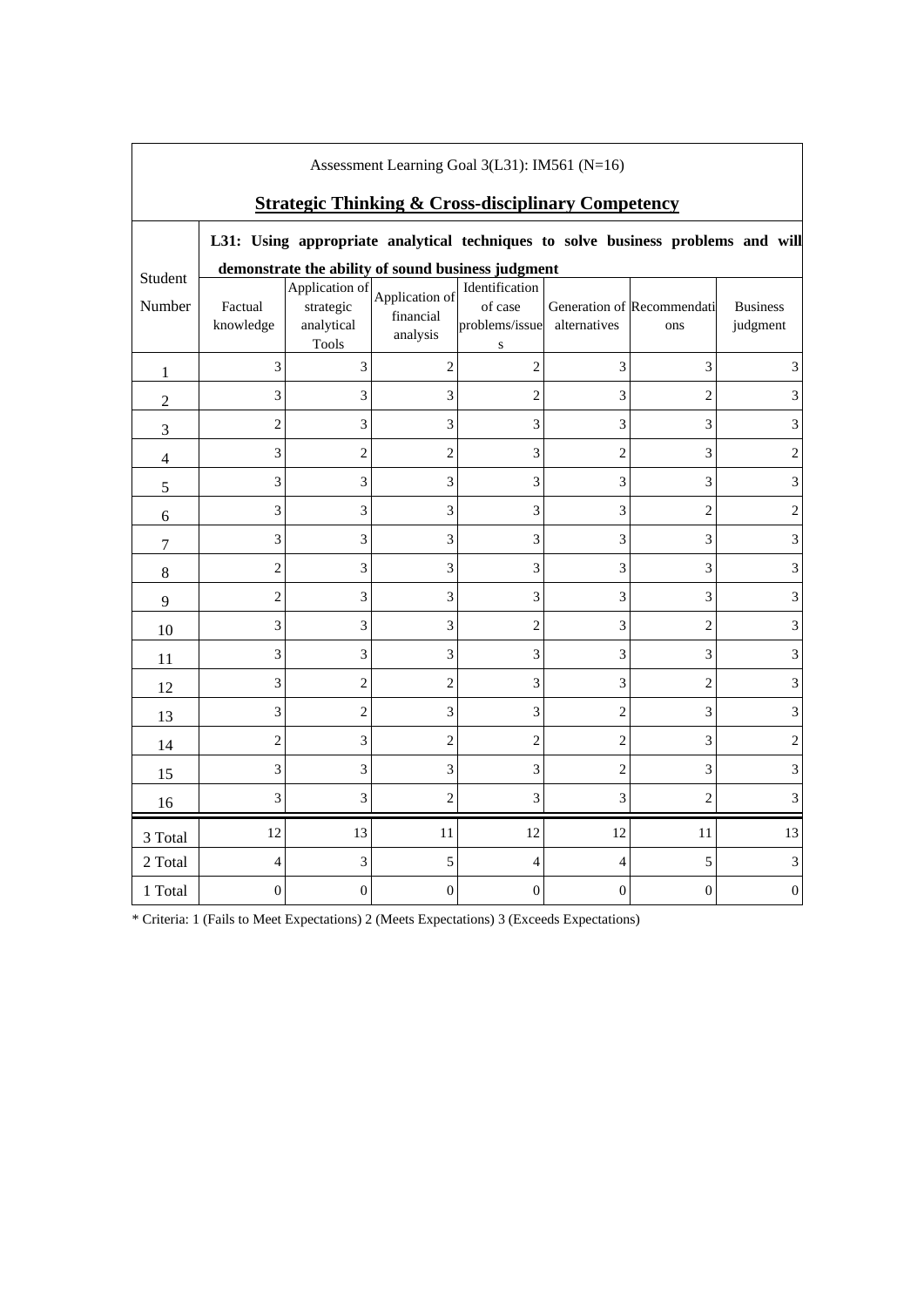| Assessment Learning Goal 3(L32): IM561 (N=16)<br><b>Strategic Thinking &amp; Cross-disciplinary Competency</b> |                                              |                         |                         |                             |                             |                       |  |  |
|----------------------------------------------------------------------------------------------------------------|----------------------------------------------|-------------------------|-------------------------|-----------------------------|-----------------------------|-----------------------|--|--|
| Student                                                                                                        | L32: Synthesizing different discipline areas |                         |                         |                             |                             |                       |  |  |
| Number                                                                                                         | Consideration                                | Management<br>principle | Discipline<br>knowledge | Intellectual<br>sensitivity | Horizontal<br>synthesis     | Vertical<br>synthesis |  |  |
| $\mathbf{1}$                                                                                                   | 3                                            | 3                       | 3                       | $\overline{2}$              | 3                           | $\mathfrak{Z}$        |  |  |
| $\overline{2}$                                                                                                 | 3                                            | 3                       | 3                       | $\overline{c}$              | 3                           | 3                     |  |  |
| 3                                                                                                              | 3                                            | $\overline{c}$          | 3                       | 3                           | $\sqrt{2}$                  | $\mathfrak{Z}$        |  |  |
| $\overline{4}$                                                                                                 | $\overline{c}$                               | 3                       | $\overline{c}$          | 2                           | $\overline{c}$              | 3                     |  |  |
| 5                                                                                                              | 3                                            | 3                       | 3                       | 3                           | 3                           | 3                     |  |  |
| 6                                                                                                              | $\overline{c}$                               | 3                       | 3                       | 3                           | 3                           | 2                     |  |  |
| $\tau$                                                                                                         | 3                                            | 3                       | 3                       | 3                           | 3                           | $\sqrt{2}$            |  |  |
| $8\,$                                                                                                          | $\overline{c}$                               | $\overline{c}$          | 3                       | 3                           | 3                           | $\mathfrak{Z}$        |  |  |
| 9                                                                                                              | 3                                            | 3                       | 3                       | 3                           | $\mathbf{2}$                | $\sqrt{2}$            |  |  |
| 10                                                                                                             | 3                                            | 3                       | 3                       | 3                           | 3                           | $\mathfrak{Z}$        |  |  |
| 11                                                                                                             | $\overline{c}$                               | 3                       | 3                       | $\overline{c}$              | $\mathfrak{Z}$              | 3                     |  |  |
| 12                                                                                                             | 3                                            | 3                       | 3                       | $\mathfrak{2}$              | 3                           | $\sqrt{2}$            |  |  |
| 13                                                                                                             | 3                                            | 3                       | 3                       | 3                           | $\ensuremath{\mathfrak{Z}}$ | 3                     |  |  |
| 14                                                                                                             | $\overline{c}$                               | 3                       | $\overline{c}$          | $\mathfrak{2}$              | $\ensuremath{\mathfrak{Z}}$ | $\sqrt{2}$            |  |  |
| 15                                                                                                             | 3                                            | 3                       | 3                       | 3                           | 3                           | 3                     |  |  |
| 16                                                                                                             | 3                                            | 3                       | 3                       | 2                           | 3                           | 2                     |  |  |
| 3 Total                                                                                                        | 11                                           | 14                      | 14                      | 9                           | 13                          | $10\,$                |  |  |
| 2 Total                                                                                                        | 5                                            | $\overline{c}$          | $\overline{c}$          | $\tau$                      | $\mathfrak{Z}$              | $\sqrt{6}$            |  |  |
| 1 Total                                                                                                        | $\overline{0}$                               | $\boldsymbol{0}$        | $\boldsymbol{0}$        | $\boldsymbol{0}$            | $\boldsymbol{0}$            | $\boldsymbol{0}$      |  |  |

 $\overline{\phantom{a}}$ 

\* Criteria: 1 (Fails to Meet Expectations) 2 (Meets Expectations) 3 (Exceeds Expectations)

 $\Gamma$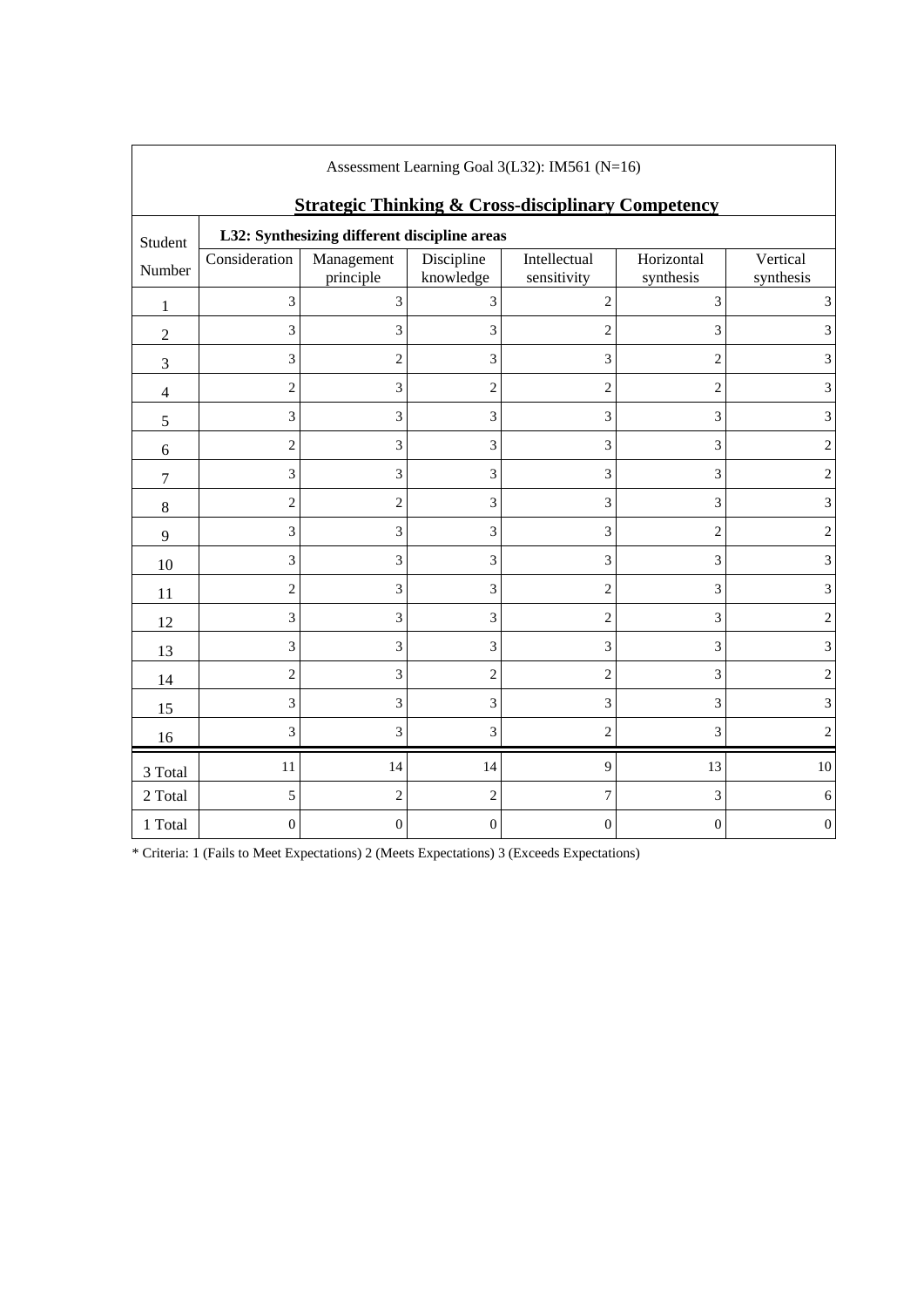| Assessment Learning Goal 4(L41): IM561 (N=16) |                                                                                                     |                                                      |  |  |  |  |
|-----------------------------------------------|-----------------------------------------------------------------------------------------------------|------------------------------------------------------|--|--|--|--|
| Domain expertise in IT and Media Industry     |                                                                                                     |                                                      |  |  |  |  |
| Student                                       | L41: Building IT, Media, and Business Analytics specific knowledge and understand<br>the key issues |                                                      |  |  |  |  |
| Number                                        | Build industry specific knowledge                                                                   | Understand the key issues of business<br>environment |  |  |  |  |
| 1                                             | 3                                                                                                   | $\mathfrak{Z}$                                       |  |  |  |  |
| $\overline{2}$                                | 3                                                                                                   | $\overline{3}$                                       |  |  |  |  |
| 3                                             | 3                                                                                                   | $\mathfrak{Z}$                                       |  |  |  |  |
| $\overline{4}$                                | $\overline{c}$                                                                                      | $\sqrt{2}$                                           |  |  |  |  |
| $\mathfrak s$                                 | 3                                                                                                   | $\ensuremath{\mathfrak{Z}}$                          |  |  |  |  |
| 6                                             | $\ensuremath{\mathfrak{Z}}$                                                                         | $\mathfrak{Z}$                                       |  |  |  |  |
| $\boldsymbol{7}$                              | 3                                                                                                   | $\mathfrak{Z}$                                       |  |  |  |  |
| $\,8\,$                                       | $\overline{c}$                                                                                      | $\overline{2}$                                       |  |  |  |  |
| $\overline{9}$                                | 3                                                                                                   | 3                                                    |  |  |  |  |
| 10                                            | $\overline{2}$                                                                                      | $\mathfrak{Z}$                                       |  |  |  |  |
| 11                                            | 3                                                                                                   | $\mathfrak{Z}$                                       |  |  |  |  |
| 12                                            | $\overline{c}$                                                                                      | $\overline{2}$                                       |  |  |  |  |
| 13                                            | 3                                                                                                   | 3                                                    |  |  |  |  |
| 14                                            | $\ensuremath{\mathfrak{Z}}$                                                                         | $\mathfrak{Z}$                                       |  |  |  |  |
| 15                                            | $\overline{c}$                                                                                      | $\overline{2}$                                       |  |  |  |  |
| 16                                            | 3                                                                                                   | $\mathfrak{Z}$                                       |  |  |  |  |
| 3 Total                                       | 11                                                                                                  | 12                                                   |  |  |  |  |
| 2 Total                                       | 5                                                                                                   | $\overline{4}$                                       |  |  |  |  |
| 1 Total                                       | $\boldsymbol{0}$                                                                                    | $\boldsymbol{0}$                                     |  |  |  |  |